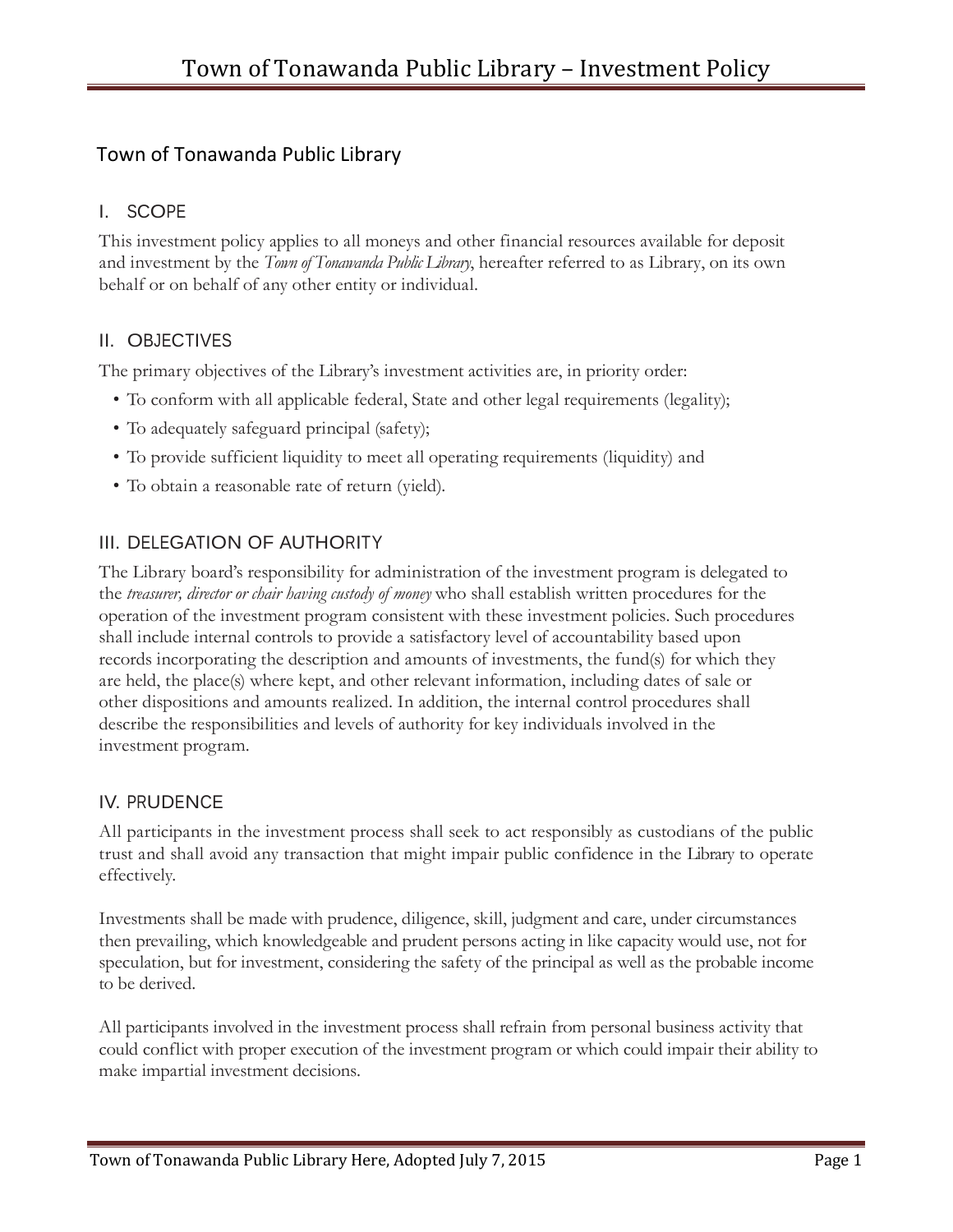### V. DIVERSIFICATION

It is the policy of the Library to diversify its deposits and investments by financial institution, by investment instrument, and by maturity scheduling.

The Library board shall establish appropriate limits for the amount of investments which can be made with each financial institution or dealer, and shall evaluate this listing at least annually.

#### VI. INTERNAL CONTROLS

It is the policy of the Library for all moneys collected by any officer or employee of the Library to transfer those funds to the (chief fiscal officer) within 10 days of deposit, or within the time period specified in law, whichever is shorter.

The *treasurer, director or chair* is responsible for establishing and maintaining internal control procedures to provide reasonable, but not absolute, assurance that deposits and investments are safeguarded against loss from unauthorized use or disposition, that transactions are executed in accordance with management's authorization, properly recorded, and managed in compliance with applicable laws and regulations.

# VII. DESIGNATION OF DEPOSITARIES

The banks and trust companies that are authorized for the deposit of moneys, and the maximum amount which may be kept on deposit at any time, are:

| <b>Depositary Name</b><br><b>KeyBank</b> | <b>Maximum Amount</b><br>\$250,000 | <b>Officer</b><br><b>Treasurer</b> |
|------------------------------------------|------------------------------------|------------------------------------|
| M&T Bank                                 | \$250,000                          | Treasurer                          |
|                                          |                                    |                                    |
|                                          |                                    |                                    |
|                                          |                                    |                                    |
|                                          |                                    |                                    |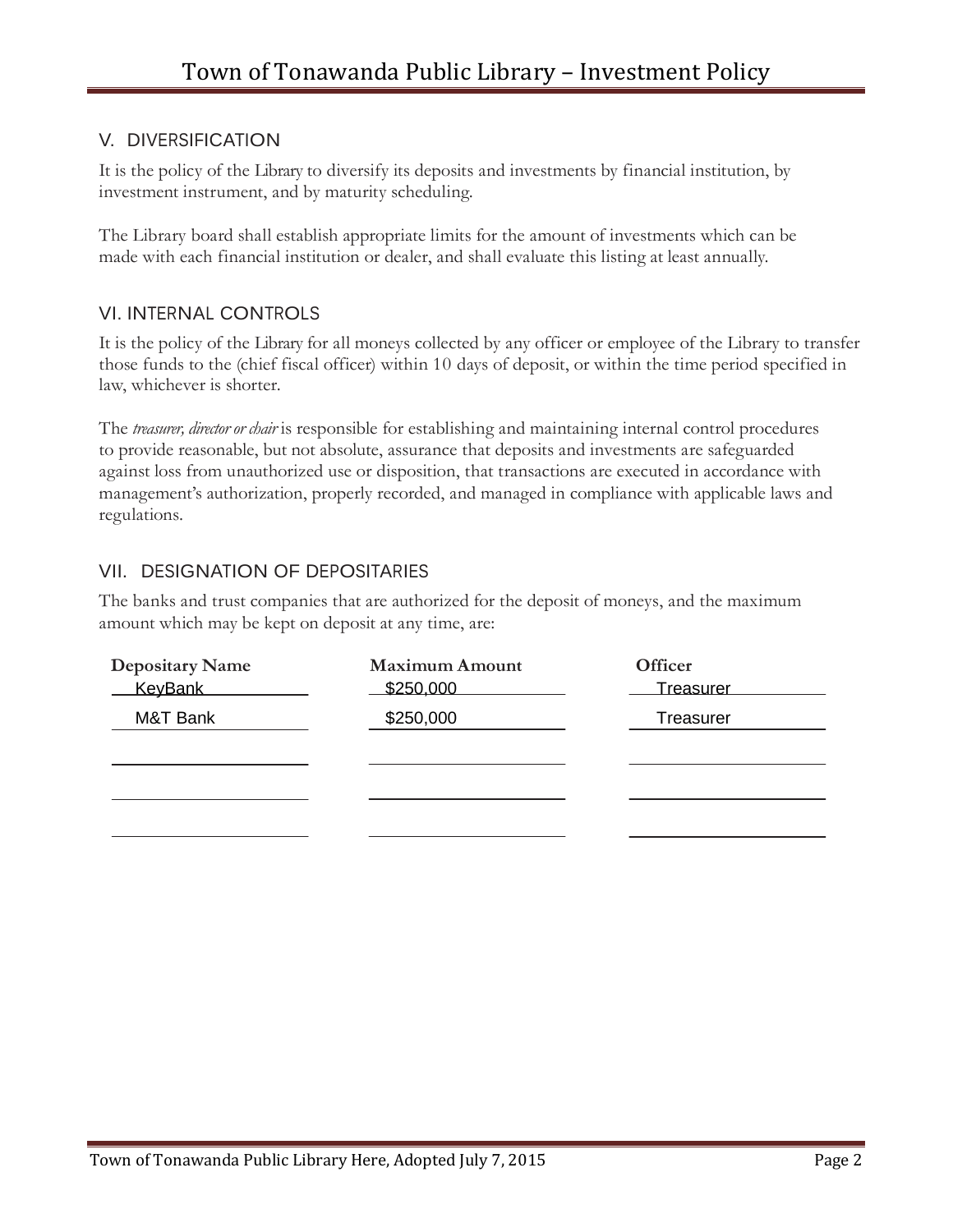#### VIII. SECURING DEPOSITS AND INVESTMENTS

All deposits and investments at a bank or trust company, including all demand deposits, certificates of deposit and special time deposits (hereinafter, collectively, "deposits") made by officers of the Library that are in excess of the amount insured under the provisions of the Federal Deposit Insurance Act, including pursuant to a Deposit Placement Program in accordance with law, shall be secured by:

1.A pledge of "eligible securities" with an aggregate "market value" (as provided by the GML Section 10) that is at least equal to the aggregate amount of deposits by the officers. See Schedule A of this policy for a listing of "eligible securities."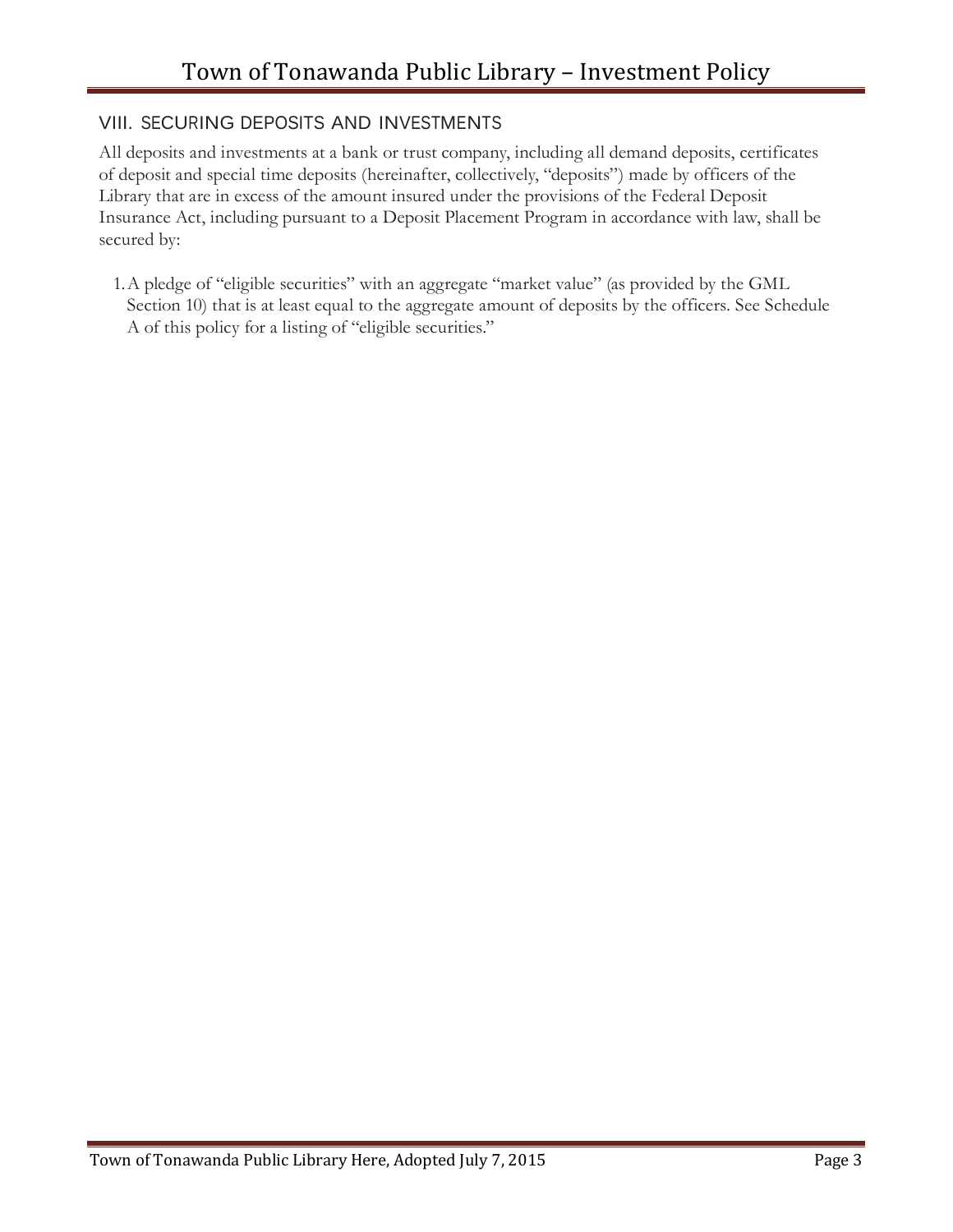### IX. COLLATERALIZATION AND SAFEKEEPING

Eligible securities used for collateralizing deposits made by officers of the Library shall be held by (the depositary *or* a third party) bank or trust company subject to security and custodial agreements.

The security agreement shall provide that eligible securities (or the pro rata portion of a pool of eligible securities) are being pledged to secure such deposits together with agreed-upon interest, if any, and any costs or expenses arising out of the collection of such deposits upon a default. It shall also provide the conditions under which the securities (or pro rata portion of a pool of eligible securities) held may be sold, presented for payment, substituted or released and the events of default which will enable the Library to exercise its rights against the pledged securities.

In the event that the pledged securities are not registered or inscribed in the name of the Library, such securities shall be delivered in a form suitable for transfer or with an assignment in blank to the Library or the custodial bank or trust company. Whenever eligible securities delivered to the custodial bank or trust company are transferred by entries on the books of a federal reserve bank or other book-entry system operated by a federally regulated entity without physical delivery of the evidence of the obligations, then the records of the custodial bank or trust company shall be required to show, at all times, the interest of the Library in the securities (or the pro rata portion of a pool of eligible securities) as set forth in the security agreement.

The custodial agreement shall provide that pledged securities (or the pro rata portion of a pool of eligible securities) will be held by the custodial bank or trust company as agent of, and custodian for, the Library, will be kept separate and apart from the general assets of the custodial bank or trust company and will not be commingled with or become part of the backing of any other deposit or other bank liability. The agreement shall also describe how the custodian shall confirm the receipt, substitution or release of the collateral and it shall provide for the frequency of revaluation of collateral by the custodial bank or trust company and for the substitution of collateral when a change in the rating of a security causes ineligibility. The security and custodial agreements shall also include all other provisions necessary to provide the Library with a perfected security interest in the eligible securities and to otherwise secure the Library's interest in the collateral, and may contain other provisions that the Library board deems necessary.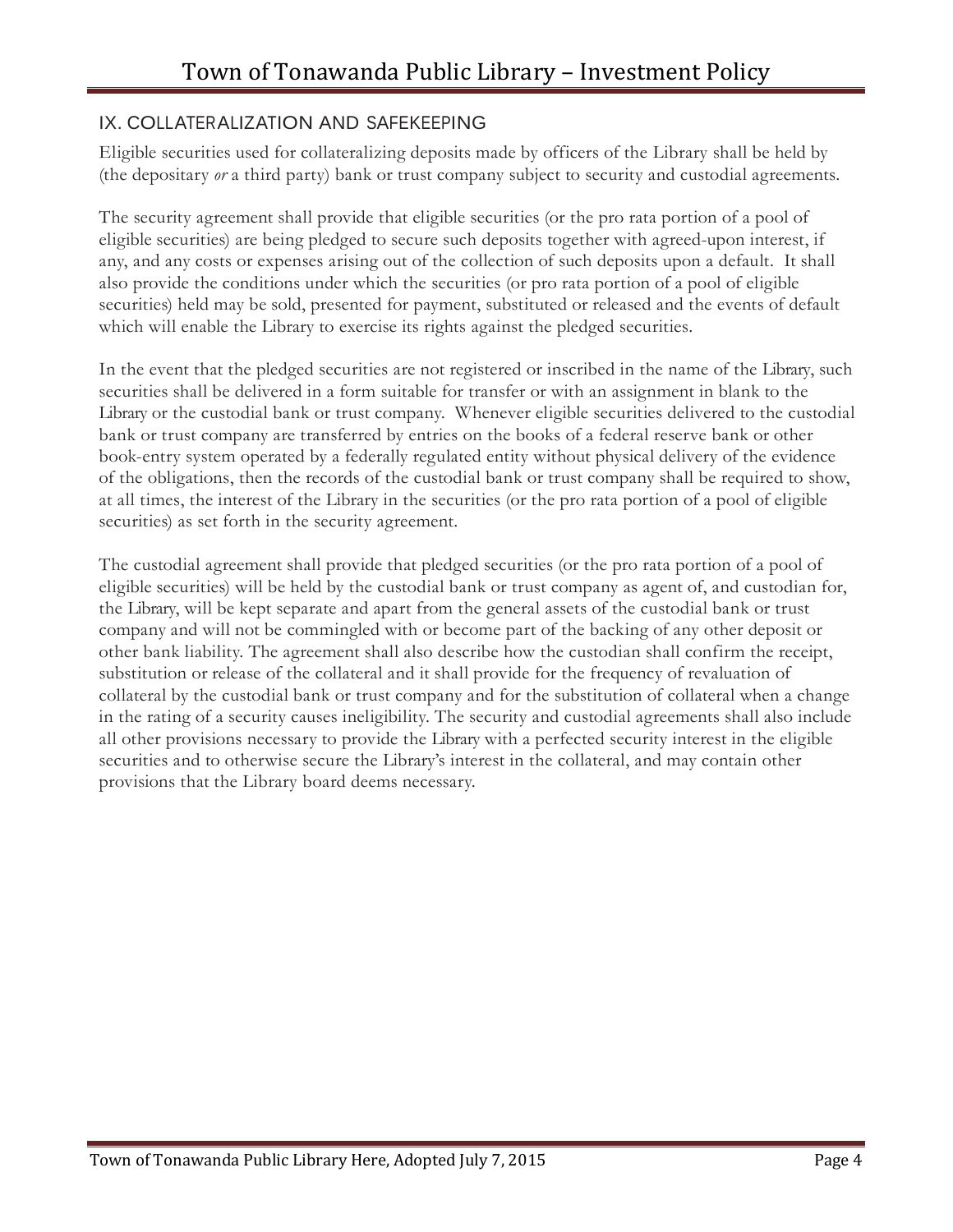### X. PERMITTED INVESTMENTS

As provided by General Municipal Law Section 11, the Library Board of Trustees authorizes the *treasurer, director or chair having custody of money* to invest moneys not required for immediate expenditure for terms not to exceed its projected cash flow needs in the following types of investments:

• Special time deposit accounts in, or certificates of deposit issued by, a bank or trust company located and authorized to do business in the State of New York;

All investment obligations shall be payable or redeemable at the option of the Library within such times as the proceeds will be needed to meet expenditures for purposes for which the moneys were provided and, in the case of obligations purchased with the proceeds of bonds or notes, shall be payable or redeemable in any event at the option of the Library within two years of the date of purchase. Time deposit accounts and certificates of deposit shall be payable within such times as the proceeds will be needed to meet expenditures for which the moneys were obtained, and shall be secured as provided in Sections VIII and IX herein.

Except as may otherwise be provided in a contract with bondholders or note holders, any moneys of the Library authorized to be invested may be commingled for investment purposes, provided that any investment of commingled moneys shall be payable or redeemable at the option of the Library within such time as the proceeds shall be needed to meet expenditures for which such moneys were obtained, or as otherwise specifically provided in General Municipal Law Section 11. The separate identity of the sources of these funds shall be maintained at all times and income received shall be credited on a pro rata basis to the fund or account from which the moneys were invested.

Any obligation that provides for the adjustment of its interest rate on set dates is deemed to be payable or redeemable on the date on which the principal amount can be recovered through demand by the holder.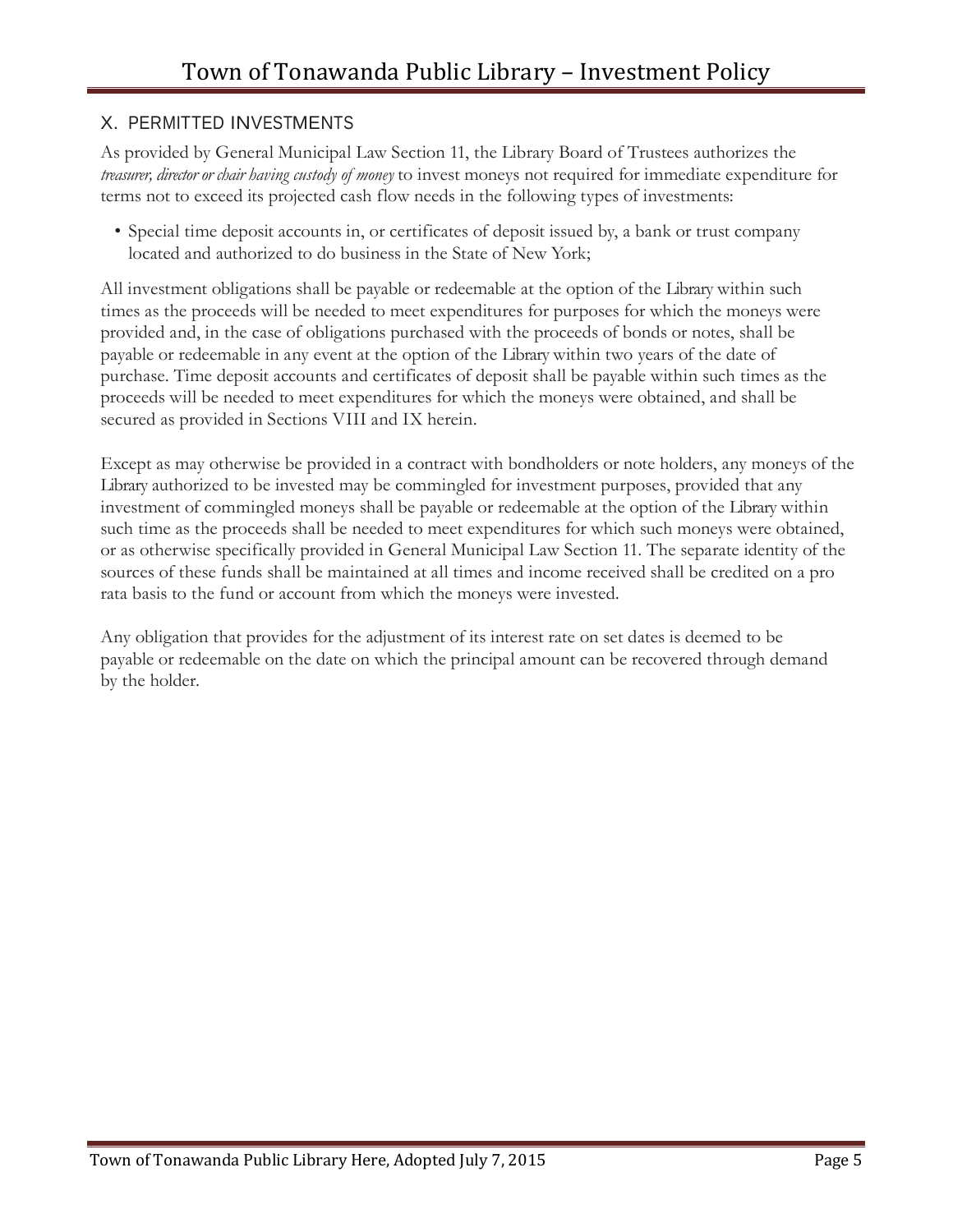## XI. AUTHORIZED FINANCIAL INSTITUTIONS AND DEALERS

All financial institutions and dealers with which the Library transacts business shall be creditworthy, and have an appropriate level of experience, capitalization, size and other factors that make the financial institution or the dealer capable and qualified to transact business with the Library. The *treasurer, director or chair having custody of money* shall evaluate the financial position and maintain a listing of proposed depositaries, trading partners, and custodians. Recent Reports of Condition and Income (call reports) shall be obtained for proposed banks, and security dealers that are not affiliated with a bank shall be required to be classified as reporting dealers affiliated with the New York Federal Reserve Bank, as primary dealers.

The Library shall maintain a list of financial institutions and dealers approved for investment purposes and establish appropriate limits to the amounts of investments that can be made with each financial institution or dealer.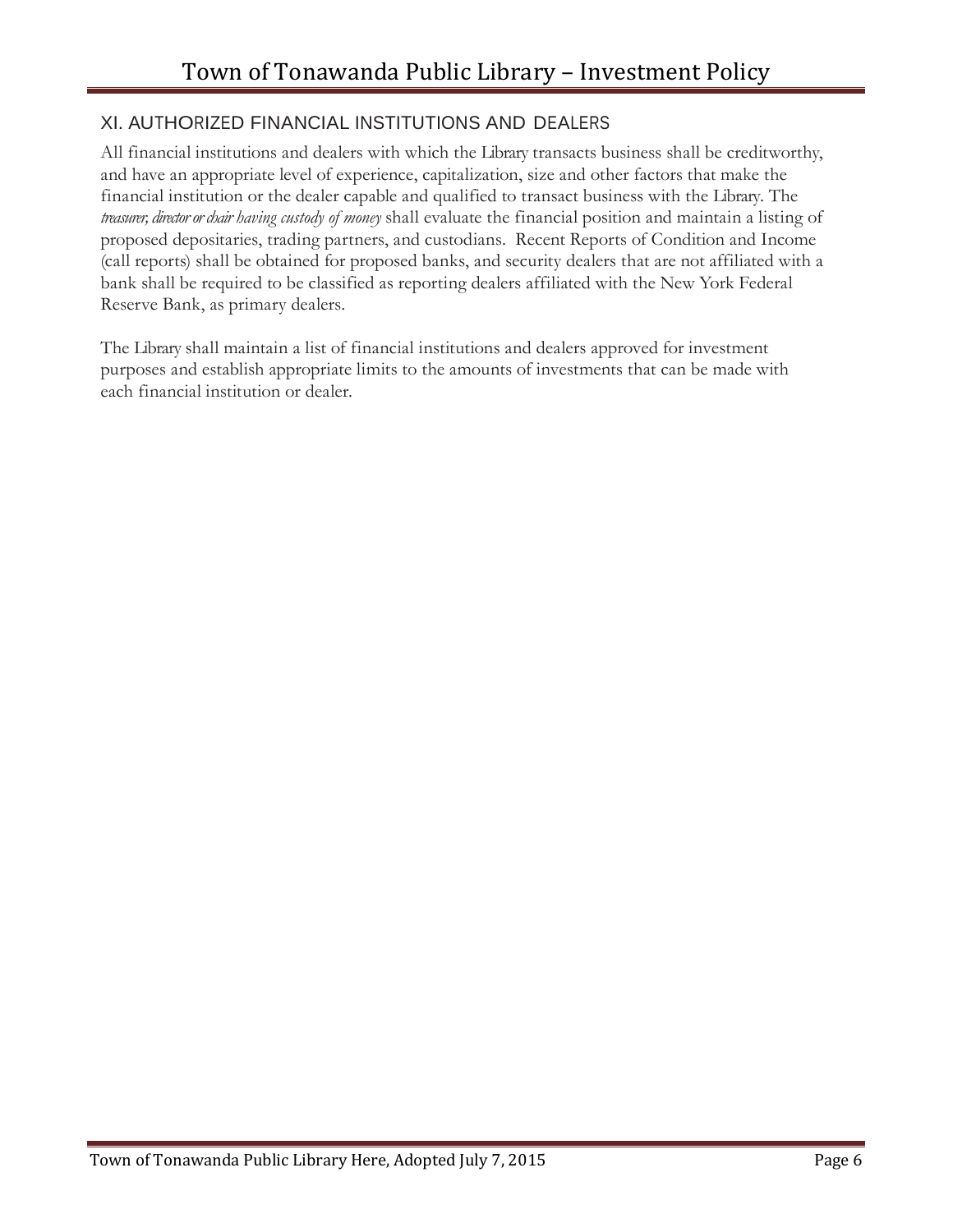#### XII.PURCHASE OF INVESTMENTS

The *treasurer, director or chair having custody of money* is authorized to contract for the purchase of investments:

- 1.Directly, from an authorized trading partner
- 2.By participation in a cooperative investment agreement with other authorized municipal corporations pursuant to Article 5-G of the General Municipal Law and in accordance with Article 3-A of the General Municipal Law.

All purchased obligations, unless registered or inscribed in the name of the Library, shall be purchased through, delivered to and held in the custody of a bank or trust company. Such obligations shall be purchased, sold or presented for redemption or payment by such bank or trust company only in accordance with prior written authorization from the officer authorized to make the investment. All such transactions shall be confirmed in writing to the Library by the bank or trust company.

Any obligation held in the custody of a bank or trust company shall be held pursuant to a written custodial agreement as described in General Municipal Law Section 10(3)(a). The agreement shall provide that securities held by the bank or trust company, as agent of, and custodian for, the Library , will be kept separate and apart from the general assets of the custodial bank or trust company and will not be commingled with or become part of the backing of any other deposit or other bank liability. The agreement shall also describe how the custodian shall confirm the receipt and release of the securities. Such agreement shall include all provisions necessary to secure the Library's perfected interest in the securities, and the agreement may also contain other provisions that the Library board deems necessary. The security and custodial agreements shall also include all other provisions necessary to provide the Library with a perfected interest in the securities.

The *treasurer, director or chair having custody of money*, where authorized, can direct the bank or trust company to register and hold the evidences of investments in the name of its nominee, or may deposit or authorize the bank or trust company to deposit, or arrange for the deposit of any such evidences of investments with a federal reserve bank or other book-entry transfer system operated by a federally regulated entity. The records of the bank or trust company shall show, at all times, the ownership of such evidences of investments, and they shall be, when held in the possession of the bank or trust company, at all times, kept separate from the assets of the bank or trust company. All evidences of investments delivered to a bank or trust company shall be held by the bank or trust company pursuant to a written custodial agreement as set forth in General Municipal Law Section 10(3)(a), and as described earlier in this section. When any such evidences of investments are so registered in the name of a nominee, the bank or trust company shall be absolutely liable for any loss occasioned by the acts of such nominee with respect to such evidences of investments.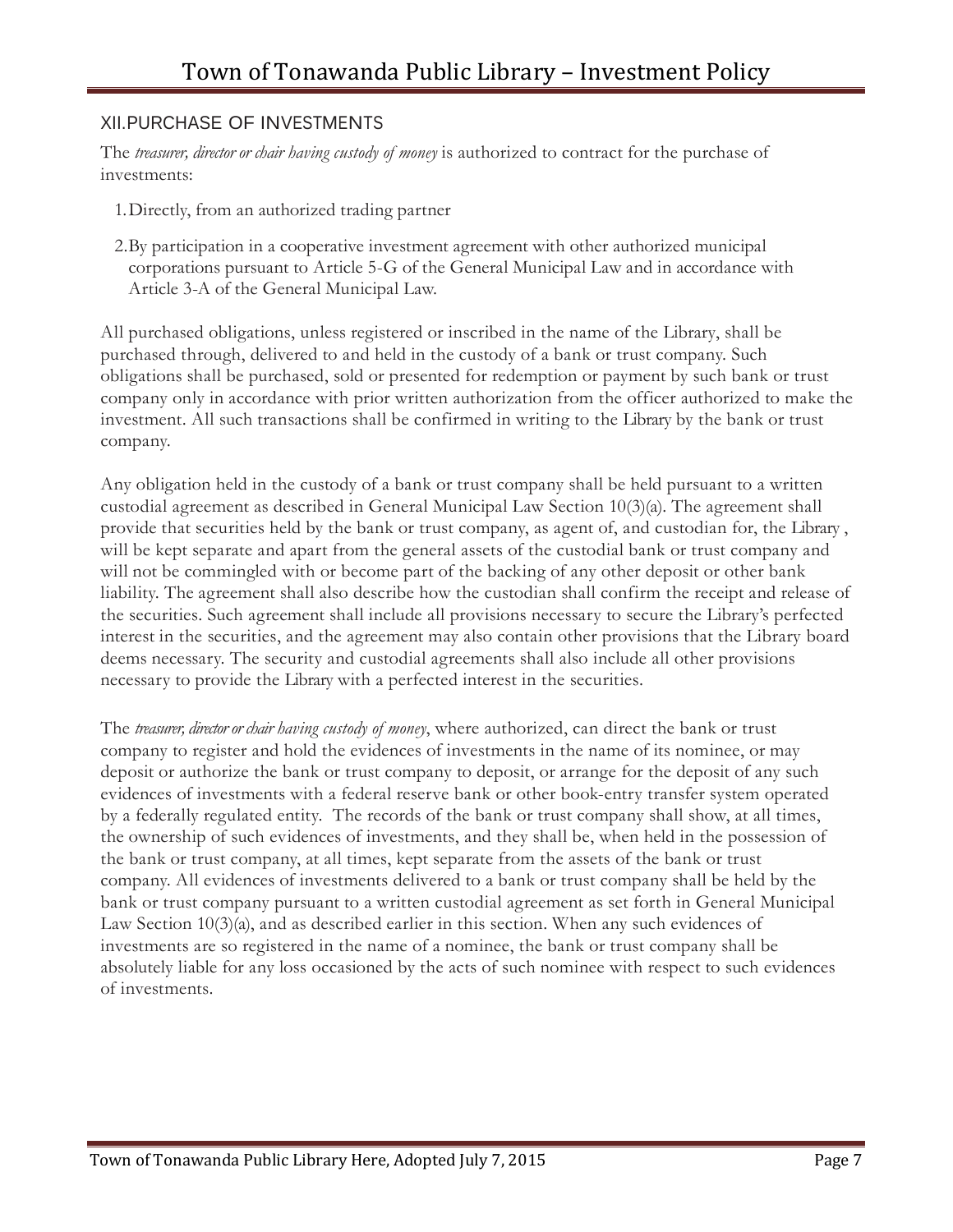#### XIII. COURIER SERVICE

The *treasurer, director or chair authorized by law to make deposits* may, subject to the approval of the Library board by resolution, enter into a contract with a courier service for the purpose of causing the deposit of public funds with a bank or trust company. The courier service shall be required to obtain a surety bond for the full amount entrusted to the courier, payable to the Library and executed by an insurance company authorized to do business in the State of New York, with a claims-paying ability that is rated in the highest rating category by at least two nationally recognized statistical rating organizations, to insure against any loss of public deposits entrusted to the courier service for deposit or failure to deposit the full amount entrusted to the courier service.

The Library may agree with the depositary bank or trust company that the bank or trust company will reimburse all or part of, but not more than, the actual cost incurred by the Library in transporting items for deposit through a courier service. Any such reimbursement agreement shall apply only to a specified deposit transaction, and may be subject to such terms, conditions and limitations as the bank or trust company deems necessary to ensure sound banking practices, including, but not limited to, any terms, conditions or limitations that may be required by the Department of Financial Services or other federal or State authority.

# XIV. ANNUAL REVIEW AND AMENDMENTS

The *Library* shall review this investment policy annually, and it shall have the power to amend this policy at any time.

#### XV. DEFINITIONS

The terms "public funds," "public deposits," "bank," "trust company," "eligible securities," "eligible surety bond," and "eligible letter of credit" shall have the same meanings as set forth in General Municipal Law Section 10.